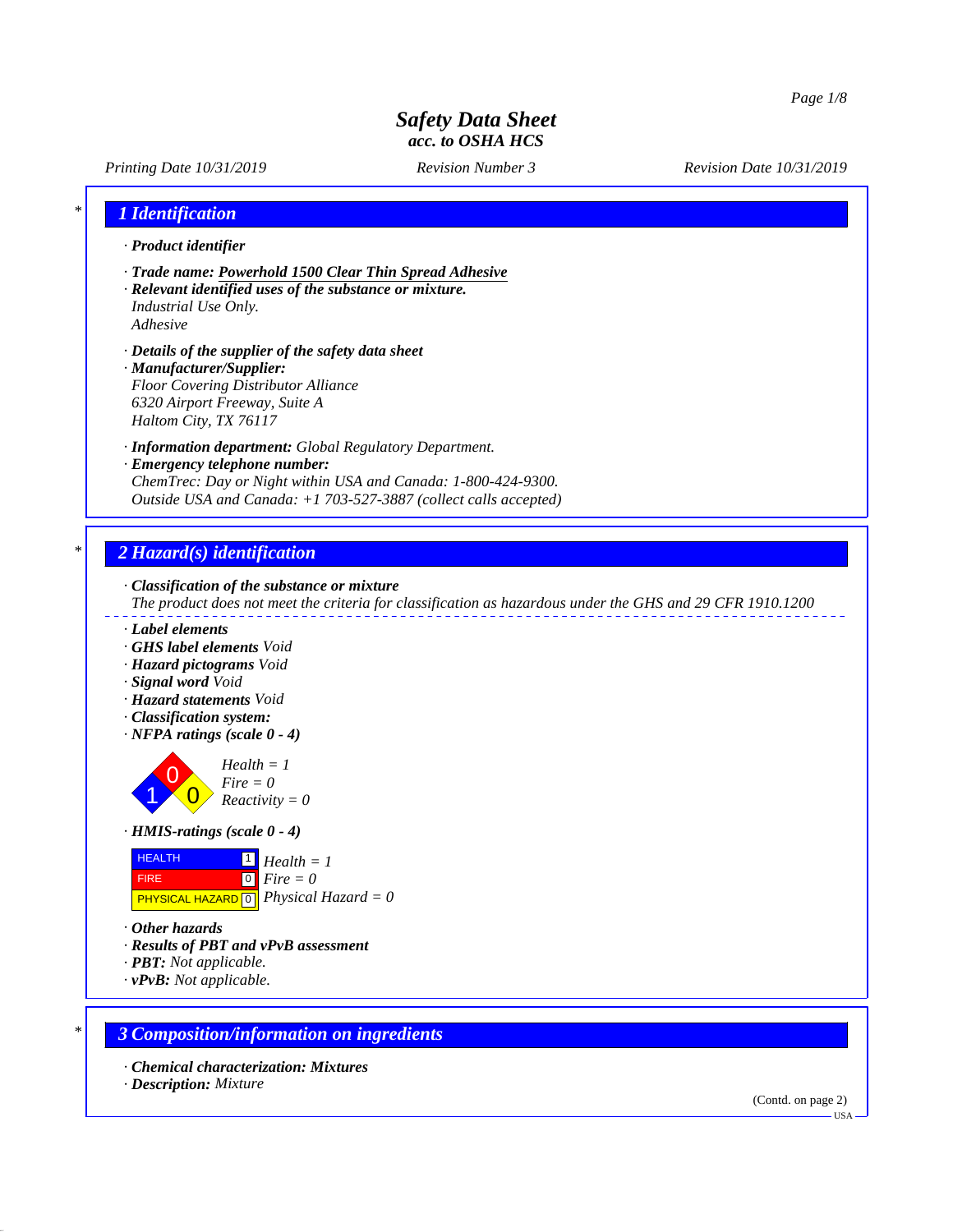*Printing Date 10/31/2019 Revision Number 3 Revision Date 10/31/2019*

*Trade name: Powerhold 1500 Clear Thin Spread Adhesive*

(Contd. of page 1)

# *· Hazardous components:*

*25280-35-7 vinyl acrylic copolymer 2.5-10% 14808-60-7 Quartz (SiO2)* ≤*2.5%*

# *\* 4 First-aid measures*

### *· Description of first aid measures*

*· After inhalation:*

*Supply fresh air or oxygen; call for doctor.*

- *In case of unconsciousness place patient stably in side position for transportation.*
- *· After skin contact:*
- *Wipe excess from skin.*

*Immediately wash with water and soap and rinse thoroughly.*

- *· After eye contact: Rinse opened eye for several minutes under running water.*
- *· After swallowing:*

*Rinse out mouth with water. Drink 1 - 2 glasses of water but DO NOT induce vomiting. Do not give liquids to a drowsy, convulsing or unconscious person. If vomiting occurs spontaneously, keep head below hips to prevent aspiration.*

*Seek medical treatment.*

- *· Information for doctor:*
- *· Most important symptoms and effects, both acute and delayed No further relevant information available. · Indication of any immediate medical attention and special treatment needed*
- *No further relevant information available.*

## *\* 5 Fire-fighting measures*

- *· Extinguishing media*
- *· Suitable extinguishing agents:*

*CO2, extinguishing powder or water spray. Fight larger fires with water spray or alcohol resistant foam. Use fire fighting measures that suit the environment.*

- *· Special hazards arising from the substance or mixture No further relevant information available.*
- *· Advice for firefighters*
- *· Protective equipment: Protective clothing and respiratory protective device.*

## *\* 6 Accidental release measures*

- *· Personal precautions, protective equipment and emergency procedures Wear protective equipment. Keep unprotected persons away. Ensure adequate ventilation*
- *· Environmental precautions: Do not allow to enter sewers/ surface or ground water.*
- *· Methods and material for containment and cleaning up:*

*Absorb with liquid-binding material (sand, diatomite, acid binders, universal binders, sawdust). Dispose of contaminated material as waste in accordance with federal state and local regulations. Ensure adequate ventilation.*

*· Reference to other sections See Section 7 for information on safe handling. See Section 8 for information on personal protection equipment. See Section 13 for disposal information.*

(Contd. on page 3)

USA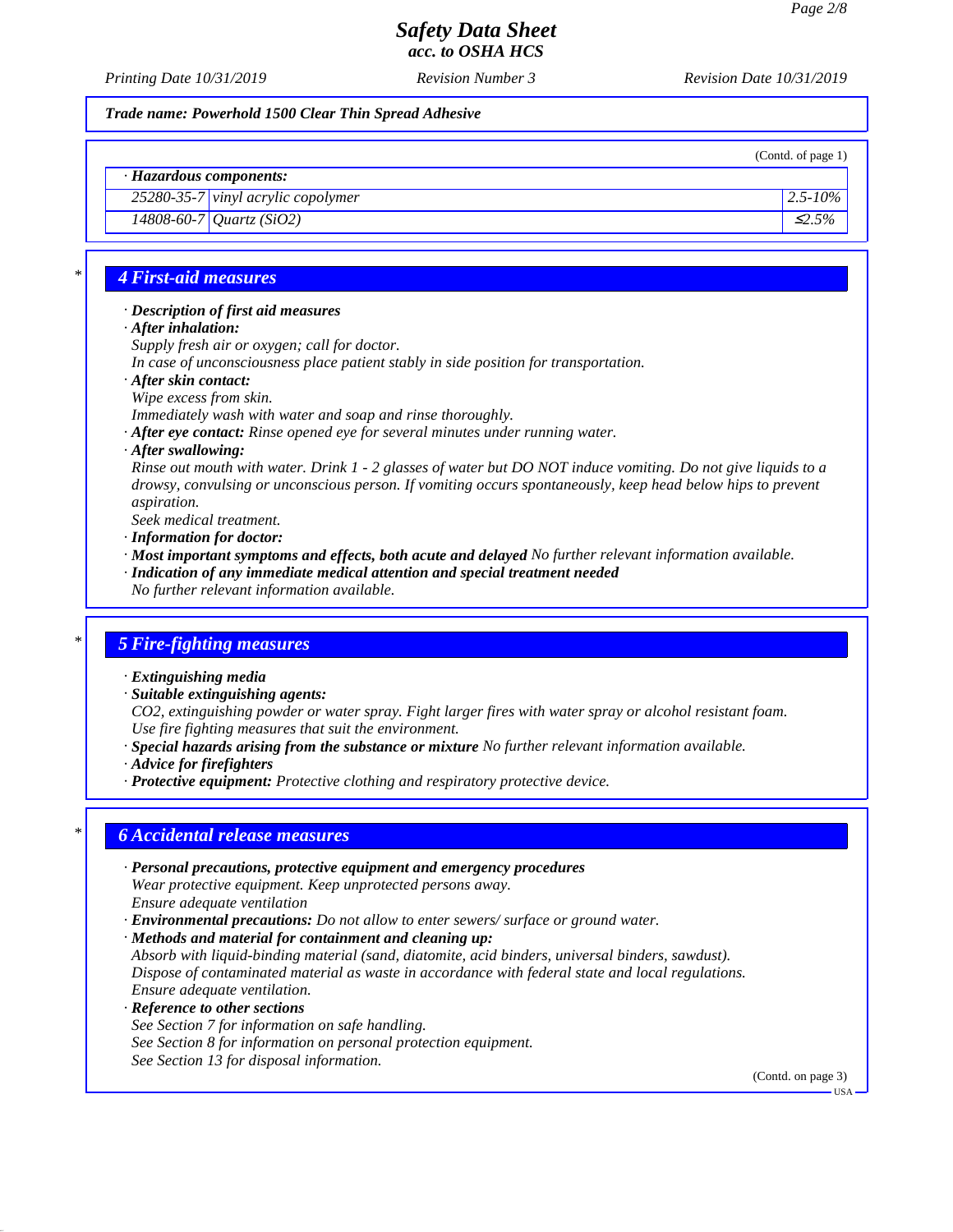*Printing Date 10/31/2019 Revision Number 3 Revision Date 10/31/2019*

*Trade name: Powerhold 1500 Clear Thin Spread Adhesive*

| · Protective Action Criteria for Chemicals | (Contd. of page 2)        |
|--------------------------------------------|---------------------------|
| $\cdot$ PAC-1:                             |                           |
| 14808-60-7 Quartz (SiO2)                   | $0.075$ mg/m <sup>3</sup> |
| $\cdot$ PAC-2:                             |                           |
| $14808 - 60 - 7$ <i>Quartz</i> (SiO2)      | $33$ mg/m <sup>3</sup>    |
| $\cdot$ PAC-3:                             |                           |
| $\sqrt{14808 - 60 - 7}$ Quartz (SiO2)      | $200$ mg/m <sup>3</sup>   |
|                                            |                           |

## *\* 7 Handling and storage*

#### *· Handling:*

*· Precautions for safe handling Open and handle receptacle with care. Ensure good ventilation/exhaustion at the workplace. Prevent formation of aerosols.*

- *· Information about protection against explosions and fires: No special measures required.*
- *· Conditions for safe storage, including any incompatibilities*
- *· Storage:*
- *· Requirements to be met by storerooms and receptacles: Store above 40F.*
- *· Information about storage in one common storage facility: Store away from oxidizing agents.*
- *· Further information about storage conditions: Keep receptacle tightly sealed.*
- *Protect product from freezing.*
- *· Specific end use(s) No further relevant information available.*

### *\* 8 Exposure controls/personal protection*

- *· Additional information about design of technical systems: No further data; see item 7.*
- *· Control parameters*
- *· Components with limit values that require monitoring at the workplace:*

*The following constituent is the only constituent of the product which has a PEL, TLV or other recommended exposure limit.*

*At this time, the remaining constituent has no known exposure limits.*

|                           | 14808-60-7 Quartz (SiO2)                                                                                          |  |  |
|---------------------------|-------------------------------------------------------------------------------------------------------------------|--|--|
|                           | PEL Long-term value: $0.05*$ mg/m <sup>3</sup>                                                                    |  |  |
|                           | *resp. dust; $30mg/m3\%SiO2+2$                                                                                    |  |  |
|                           | REL Long-term value: $0.05*$ mg/m <sup>3</sup>                                                                    |  |  |
|                           | *respirable dust; See Pocket Guide App. A                                                                         |  |  |
|                           | TLV Long-term value: $0.025*$ mg/m <sup>3</sup>                                                                   |  |  |
|                           | *as respirable fraction                                                                                           |  |  |
| · Additional information: |                                                                                                                   |  |  |
|                           | The lists that were valid during the creation were used as basis.                                                 |  |  |
|                           | This product contains crystalline silica (Quartz) which is not hazardous in a wet or encapsulated state. However, |  |  |
|                           | if a formula containing hazardous fillers is reduced to a respirable fraction by grinding or putting into an      |  |  |
|                           | airborne powder, the powder is considered a hazardous material.                                                   |  |  |

(Contd. on page 4)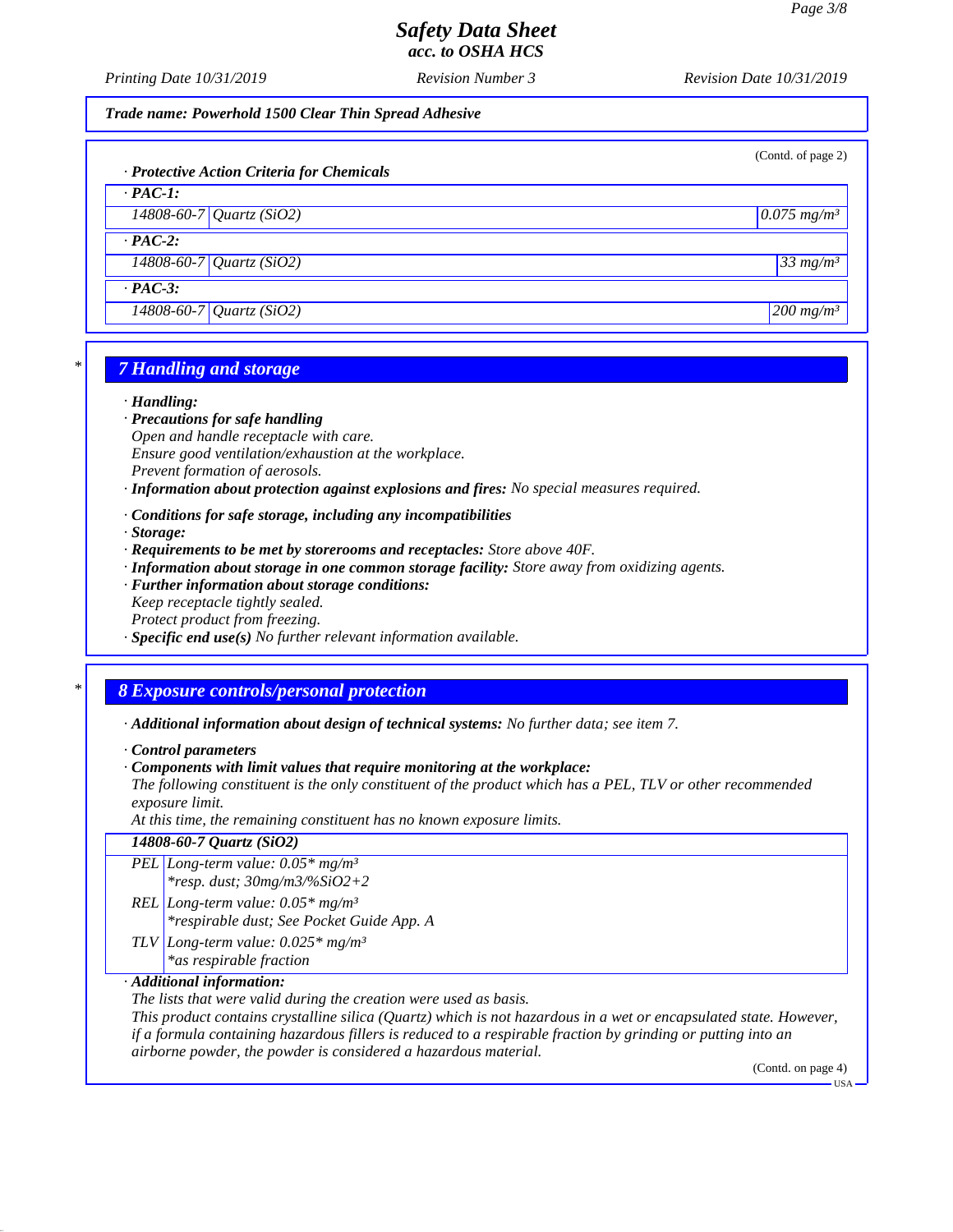USA

# *Safety Data Sheet acc. to OSHA HCS*

*Printing Date 10/31/2019 Revision Number 3 Revision Date 10/31/2019*

*Trade name: Powerhold 1500 Clear Thin Spread Adhesive*

| (Contd. of page 3)                                                                                                                                               |
|------------------------------------------------------------------------------------------------------------------------------------------------------------------|
| $\cdot$ Exposure controls                                                                                                                                        |
| · Personal protective equipment (see listings below)                                                                                                             |
| · General protective and hygienic measures:                                                                                                                      |
| The usual precautionary measures for handling chemicals should be followed.                                                                                      |
| · Breathing equipment: Not required.                                                                                                                             |
| · Protection of hands:                                                                                                                                           |
| Protective gloves                                                                                                                                                |
| The glove material has to be impermeable and resistant to the product/ the substance/ the preparation.<br>· Material of gloves                                   |
| Nitrile rubber, NBR                                                                                                                                              |
| Chloroprene rubber, CR                                                                                                                                           |
| The selection of the suitable gloves does not only depend on the material, but also on further marks of quality and<br>varies from manufacturer to manufacturer. |
| · Penetration time of glove material                                                                                                                             |
| The exact break through time has to be found out by the manufacturer of the protective gloves and has to be<br><i>observed.</i>                                  |
| $\cdot$ Eye protection: Safety glasses with side shields.                                                                                                        |
| · <b>Body protection:</b> Protective work clothing                                                                                                               |

| Paste<br>Tan<br>Characteristic<br>Not determined.<br>9.4<br>Undetermined.<br>100 °C (212 °F) |
|----------------------------------------------------------------------------------------------|
|                                                                                              |
|                                                                                              |
|                                                                                              |
|                                                                                              |
|                                                                                              |
|                                                                                              |
|                                                                                              |
|                                                                                              |
|                                                                                              |
| Not applicable.                                                                              |
| Not applicable.                                                                              |
| Not determined.                                                                              |
| Product is not selfigniting.                                                                 |
| Product does not present an explosion hazard.                                                |
|                                                                                              |
| Not determined                                                                               |
| Not determined                                                                               |
| 23 hPa $(17.3 \text{ mm Hg})$                                                                |
| 1.11 $g/cm^3$ (9.26295 lbs/gal)                                                              |
| Not determined.                                                                              |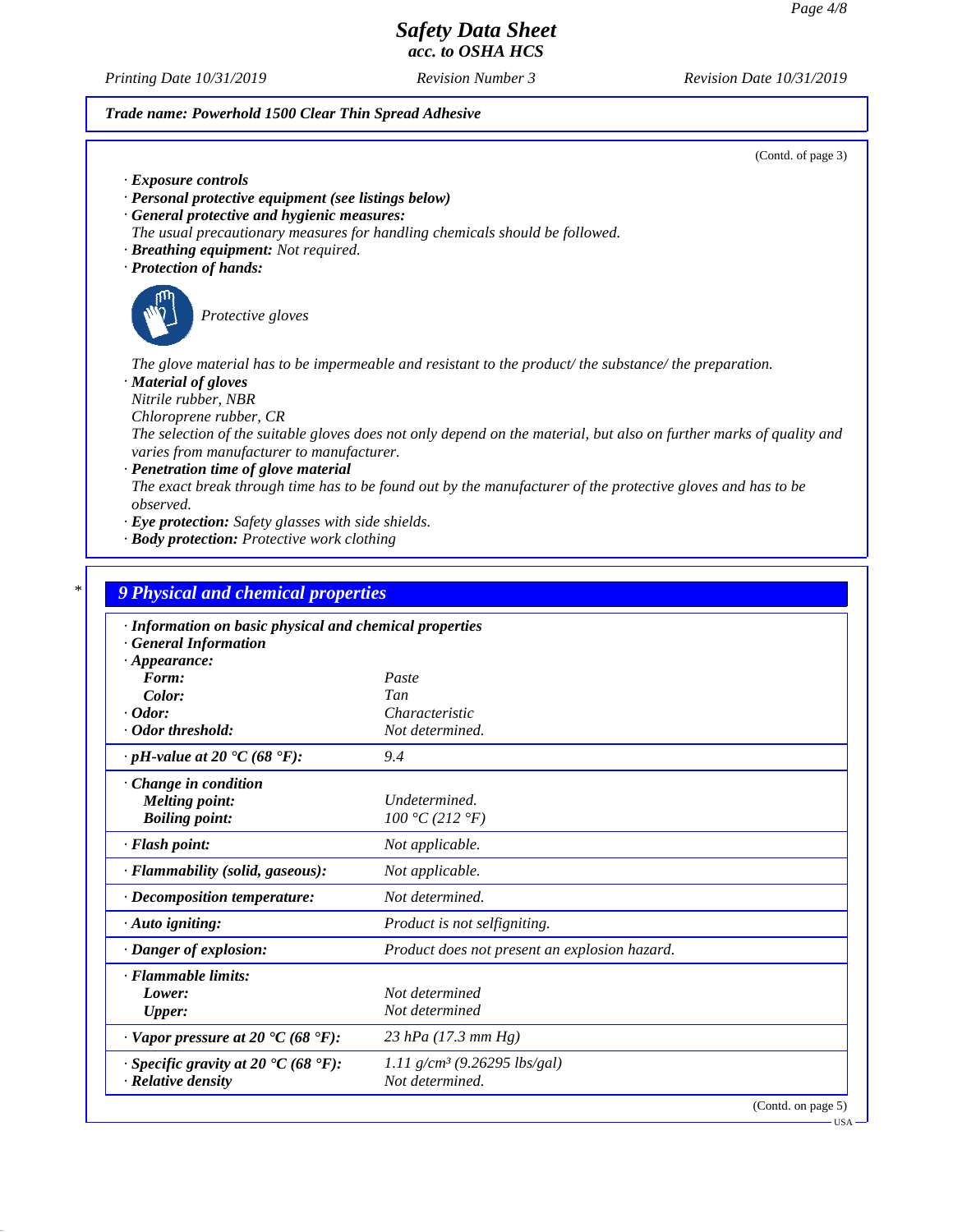*Printing Date 10/31/2019 Revision Number 3 Revision Date 10/31/2019*

*Trade name: Powerhold 1500 Clear Thin Spread Adhesive*

|                                                                         |                                   | (Contd. of page 4) |
|-------------------------------------------------------------------------|-----------------------------------|--------------------|
| · Vapor density                                                         | Not determined.                   |                    |
| $\cdot$ Evaporation rate                                                | Not determined.                   |                    |
| $\cdot$ Solubility in / Miscibility with                                |                                   |                    |
| Water:                                                                  | Not miscible or difficult to mix. |                    |
| $\cdot$ <b>Partition coefficient (n-octanol/water):</b> Not determined. |                                   |                    |
| $\cdot$ Viscosity:                                                      |                                   |                    |
| Dynamic:                                                                | Not determined.                   |                    |
| Kinematic:                                                              | Not determined.                   |                    |
| · Solvent content:                                                      |                                   |                    |
| Organic solvents:                                                       | $0.0\%$                           |                    |
| Water:                                                                  | Not available                     |                    |
| $VOC$ (Per EPA 24)                                                      | not available GMS/L               |                    |
| Solids content:                                                         | 58.8%                             |                    |
| $\cdot$ Other information                                               | VOC < 10 g/l                      |                    |

# *\* 10 Stability and reactivity*

*· Reactivity No further relevant information available.*

- *· Chemical stability*
- *· Thermal decomposition / conditions to be avoided: No decomposition if used according to specifications.*
- *· Possibility of hazardous reactions not reactive, as supplied.*
- *· Conditions to avoid Temperatures below 40F (4.4C)*
- *· Incompatible materials: Reacts with oxidizing agents.*
- *· Hazardous decomposition products: Carbon monoxide and carbon dioxide Hydrocarbons*

# *\* 11 Toxicological information*

- *· Information on toxicological effects*
- *· Acute toxicity:*
- *· Primary irritant effect:*
- *· on the skin: May irritate the skin.*
- *· on the eye: May irritate the eye.*
- *· Sensitization: No sensitizing effects known.*
- *· Additional toxicological information:*

*The product is not subject to classification according to internally approved calculation methods for preparations:*

*When used and handled according to specifications, the product does not have any harmful effects according to our experience and the information provided to us.*

*· Carcinogenic categories*

| · IARC (International Agency for Research on Cancer) |                    |
|------------------------------------------------------|--------------------|
| 14808-60-7 Quartz (SiO2)                             |                    |
| · NTP (National Toxicology Program)                  |                    |
| 14808-60-7 Quartz (SiO2)                             | ٠K                 |
|                                                      | (Contd. on page 6) |
|                                                      | <b>USA</b>         |
|                                                      |                    |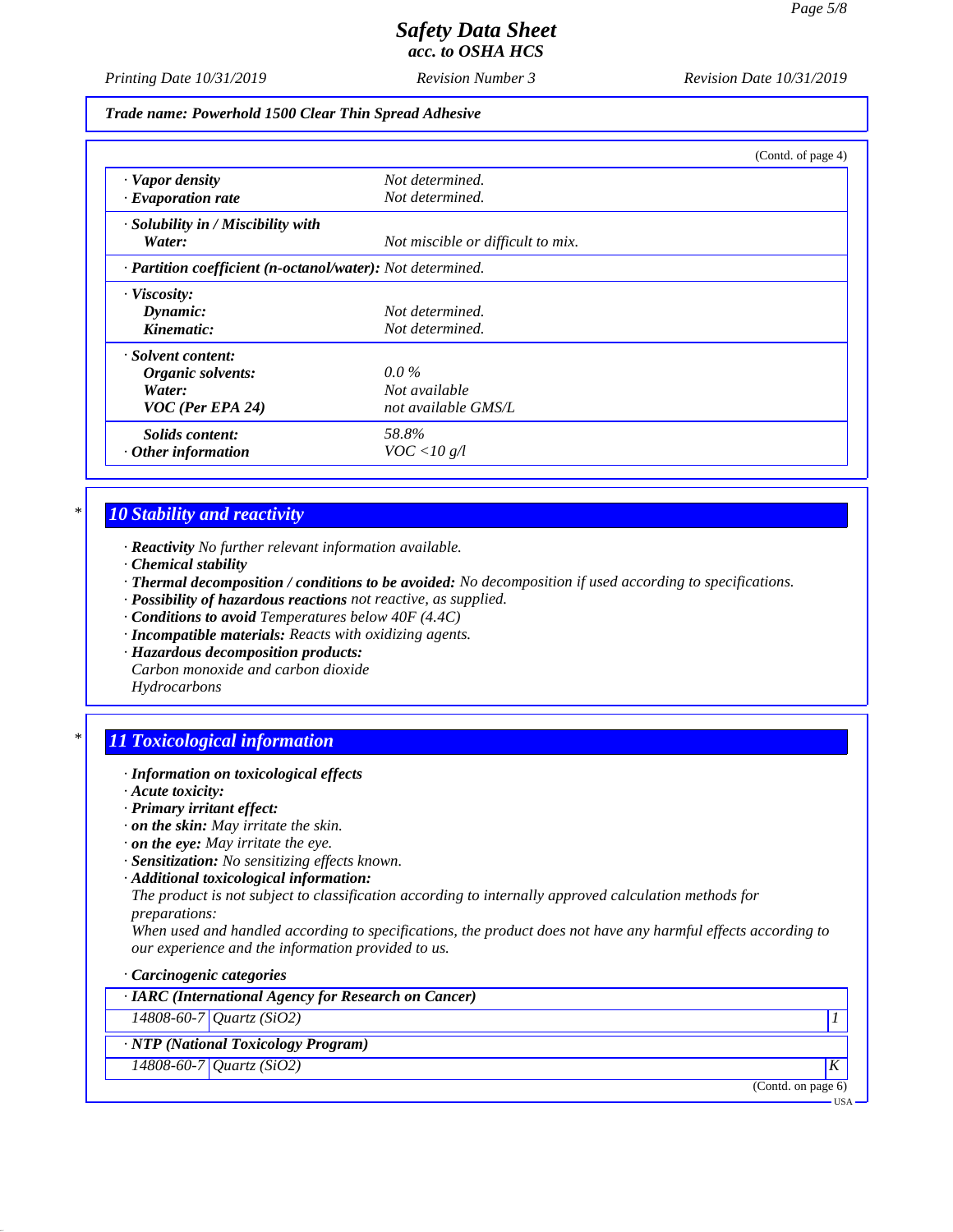*Printing Date 10/31/2019 Revision Number 3 Revision Date 10/31/2019*

*Trade name: Powerhold 1500 Clear Thin Spread Adhesive*

(Contd. of page 5)

*· OSHA-Ca (Occupational Safety & Health Administration)*

*None of the ingredients is listed.*

### *\* 12 Ecological information*

- *· Toxicity*
- *· Aquatic toxicity: No further relevant information available.*
- *· Persistence and degradability No further relevant information available.*
- *· Behavior in environmental systems:*
- *· Bioaccumulative potential No further relevant information available.*
- *· Mobility in soil No further relevant information available.*
- *· Additional ecological information:*
- *· General notes: At present there are no ecotoxicological assessments.*
- *· Results of PBT and vPvB assessment*
- *· PBT: Not applicable.*
- *· vPvB: Not applicable.*
- *· Other adverse effects No further relevant information available.*

# *\* 13 Disposal considerations*

- *· Waste treatment methods*
- *· Recommendation: Must be specially treated adhering to official regulations.*
- *· Uncleaned packagings:*
- *· Recommendation: Disposal must be made according to official regulations.*

| $\cdot$ UN-Number                            |                                                      |
|----------------------------------------------|------------------------------------------------------|
| · DOT, ADN, IMDG, IATA                       | not regulated                                        |
| $\cdot$ UN proper shipping name              |                                                      |
| · DOT, ADN, IMDG, IATA                       | not regulated                                        |
| $\cdot$ Transport hazard class(es)           |                                                      |
| · DOT, ADN, IMDG, IATA                       |                                                      |
| $\cdot Class$                                | not regulated                                        |
| · Packing group                              |                                                      |
| · DOT, IMDG, IATA                            | not regulated                                        |
| · Environmental hazards:                     | Not applicable.                                      |
| $\cdot$ Special precautions for user         | Not applicable.                                      |
| · Transport in bulk according to Annex II of |                                                      |
| <b>MARPOL73/78 and the IBC Code</b>          | Not applicable.                                      |
| · Transport/Additional information:          | Not dangerous according to the above specifications. |
| · UN "Model Regulation":                     | not regulated                                        |

(Contd. on page 7)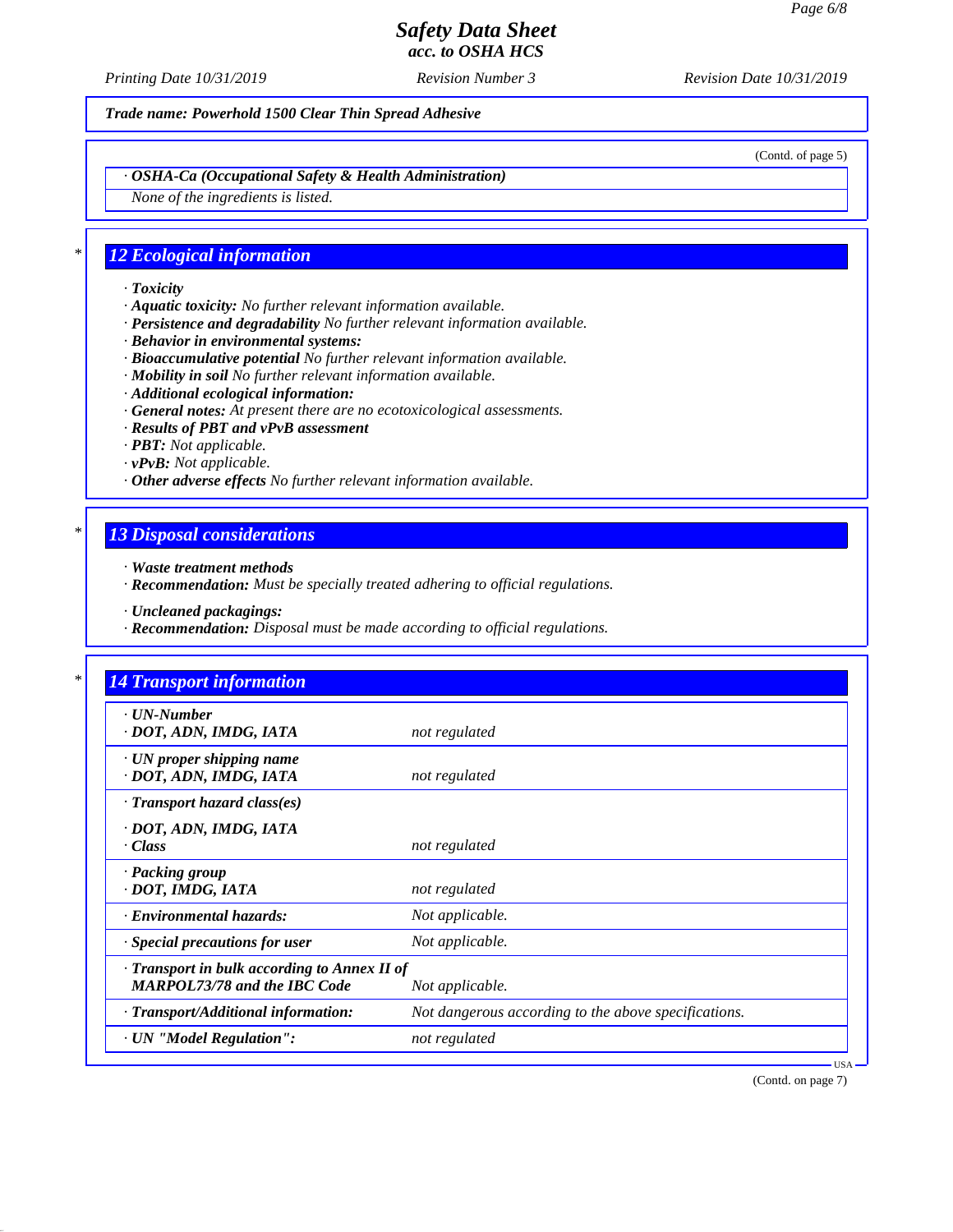*Printing Date 10/31/2019 Revision Number 3 Revision Date 10/31/2019*

*Trade name: Powerhold 1500 Clear Thin Spread Adhesive*

(Contd. of page 6)

#### *\* 15 Regulatory information*

*· Safety, health and environmental regulations/legislation specific for the substance or mixture · Sara*

*· Section 355 (extremely hazardous substances):*

*None of the ingredients is listed.*

*· Section 313 (Specific toxic chemical listings):*

*None of the ingredients is listed.*

## *· TSCA (Toxic Substances Control Act):*

*All components of this product are on the TSCA Inventory or are exempt from TSCA Inventory requirements.*

#### *· Hazardous Air Pollutants*

*None of the ingredients is listed.*

#### *· Proposition 65*

*Please contact H.B. Fuller for more information regarding Proposition 65 on this product: reg.request@hbfuller.com .*

#### *· (DSL) Canada Dosmestic Substance List*

*All components of this product are on the DSL(Canada Domestic Substance list) or are exempt from DSL requirements.*

*· New Jersey Right-to-Know List:*

*14808-60-7 Quartz (SiO2)*

#### *· New Jersey Special Hazardous Substance List:*

*14808-60-7 Quartz (SiO2) CA*

#### *· Pennsylvania Right-to-Know List:*

*14808-60-7 Quartz (SiO2)*

#### *· Pennsylvania Special Hazardous Substance List:*

*None of the ingredients is listed.*

#### *· Cancerogenity categories*

*· EPA (Environmental Protection Agency)*

*None of the ingredients is listed.*

#### *· TLV (Threshold Limit Value established by ACGIH)*

*14808-60-7 Quartz (SiO2) A2*

## *· MAK (German Maximum Workplace Concentration)*

*14808-60-7 Quartz (SiO2) 1* 

*· NIOSH-Ca (National Institute for Occupational Safety and Health)*

*14808-60-7 Quartz (SiO2)*

#### *· National regulations:*

*· Water hazard class: Generally not hazardous for water.*

*· Chemical safety assessment: A Chemical Safety Assessment has not been carried out.*

#### *\* 16 Other information*

*Although the information and recommendations set forth in this SDS [SDS] are presented in good faith and are believed to be correct as of the date of this SDS [SDS], the supplier/manufacturer makes no representations as to the completeness or accuracy thereof. Information is supplied on the condition that the persons receiving and using it will make their own determination as to the suitability for their purpose prior to use. In no event will the supplier/manufacturer be responsible for damages of any nature whatsoever resulting from the use or reliance on* (Contd. on page 8)